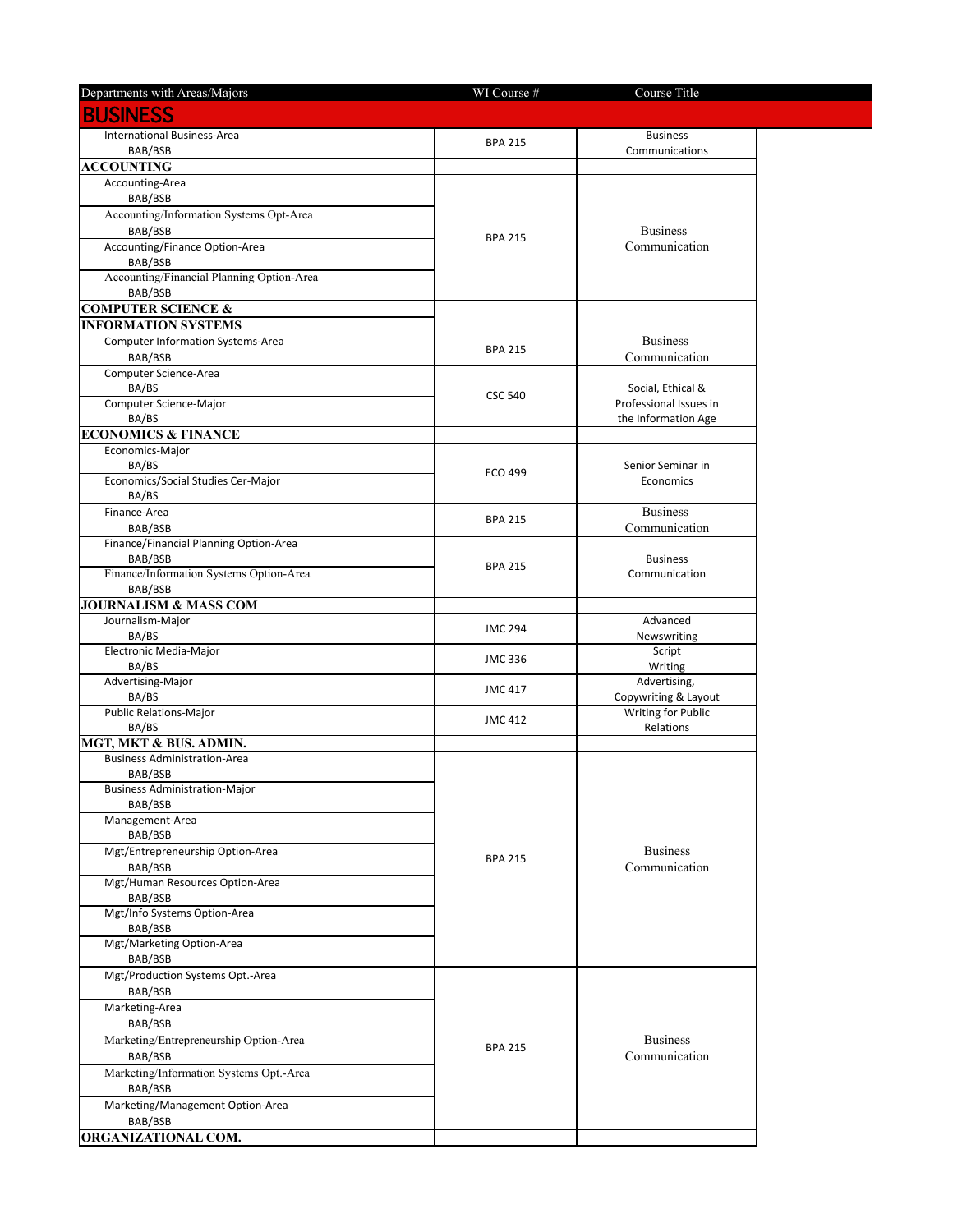| Organizational Communication-Major<br>BA/BS                                                  | <b>COM 409</b>                   | Seminar in<br>Communication                                                  |  |
|----------------------------------------------------------------------------------------------|----------------------------------|------------------------------------------------------------------------------|--|
| <b>EDUCATION</b>                                                                             |                                  |                                                                              |  |
|                                                                                              |                                  |                                                                              |  |
| <b>ADOLESCENT, CAREER &amp; SPECIAL ED</b><br>Health and Physical Ed/P-12 Cer.-Area<br>BA/BS | <b>SEC 421</b>                   | Student Teaching in the<br>Secondary School                                  |  |
| Middle School Ed/5-9 Cer.-Area<br>BA/BS                                                      | MID 421                          | Middle School Student<br>Teaching                                            |  |
| Career and Tech Ed/Business and<br>Marketing Ed/5-12 Cer.-Area<br>BA/BS                      |                                  |                                                                              |  |
| Career and Tech Ed/Family and<br>Consumer Sciences Ed/5-12 Cer.-Area<br><b>BS</b>            | <b>SEC 421</b>                   | Student Teaching in the<br><b>Secondary School</b>                           |  |
| Career and Tech Ed/<br>Industrial Ed/5-12 Cer.-Area<br><b>BS</b>                             |                                  |                                                                              |  |
| Career and Tech Ed/Tech Ed/<br>5-12 Cer.-Area<br>BS                                          | ELE 421 & SED 421                | <b>Student Teaching in</b><br><b>Elementary P-5 and</b><br>Special Education |  |
| <b>Learning and Behavior Disorders</b><br><b>Elementary Emphasis-Area</b><br>BA/BS           | MID 421 & SED 421                | Middle School Student<br><b>Teaching/Student</b><br>in Teaching Special Ed   |  |
| Learning and Behavior Disorders<br>Middle School Emphasis-Area<br>BA/BS                      |                                  |                                                                              |  |
| <b>EARLY CHILDHOOD &amp; ELEMENTARY ED</b>                                                   |                                  |                                                                              |  |
| <b>Elementary Education P-5-Area</b><br>BA/BS                                                | <b>ELE 421</b>                   |                                                                              |  |
| Interdisciplinary Early Childhood Ed<br><b>Birth to Primary</b><br>BA/BS                     |                                  | Student Teaching in                                                          |  |
| SCHOOL OF NURSING AND HEALTH PROFESSIONS                                                     |                                  |                                                                              |  |
| <b>OCCUPATIONAL SAFETY &amp; HEALTH</b>                                                      |                                  |                                                                              |  |
| Occupational Safety & Health-Area<br><b>BS</b>                                               | <b>OSH 287</b>                   | <b>Standards for General</b><br>Industry & Construction                      |  |
| <b>COMMUNITY LEADERSHIP AND HUMAN SERVICES</b>                                               |                                  |                                                                              |  |
| Recreation and Leisure Services-Major<br>BA/BS                                               | <b>REC 401</b>                   | Research and Eval.<br>in Recreation                                          |  |
| Social Work-Area<br><b>BSW</b>                                                               | <b>SWK 498</b>                   | <b>Senior Seminar</b>                                                        |  |
| Youth and Nonprofit Leadership-Major<br>BA/BS                                                |                                  |                                                                              |  |
| Criminal Justice-Major<br>BA/BS                                                              | <b>CRJ 475</b>                   | <b>Organized Crime</b>                                                       |  |
| <b>APPLIED HEALTH SCIENCES</b><br><b>Communication Disorders-Area</b>                        |                                  | Pediatric Language Disorder                                                  |  |
| BA/BS                                                                                        | CDI 345                          |                                                                              |  |
| <b>Exercise Science</b><br><b>Athletic Training Emphasis-Area</b><br>BA/BS                   | <b>EXS 400</b>                   | <b>Research Design</b><br>& Statistics for<br><b>Allied Health</b>           |  |
| <b>Exercise Science</b><br>Pre-Health Professional<br>BA/BS                                  |                                  | <b>Exercise Concepts</b>                                                     |  |
| <b>Exercise Science</b><br>Wellness Emphasis-Area<br>BA/BS                                   | <b>EXS 415</b>                   | in Special Populations                                                       |  |
| Nutrition, Dietetics and Food Mgt-Area<br><b>BS</b>                                          | <b>NTN 432</b>                   | Experimental<br>Food                                                         |  |
| <b>HUMANITIES &amp; FINE ARTS</b>                                                            |                                  |                                                                              |  |
| Liberal Arts-Major<br>BA                                                                     | <b>LBA 438</b>                   | Seminar in<br><b>Liberal Arts</b>                                            |  |
| ART                                                                                          |                                  |                                                                              |  |
| Art/Studio Art Option-Area<br><b>BFA</b>                                                     | <b>ART 415</b><br><b>ART 416</b> | Greek & Roman Art<br><b>Medieval Art</b>                                     |  |
| Art/Studio Art Option-Area                                                                   | <b>ART 418</b>                   | Renaissance Art                                                              |  |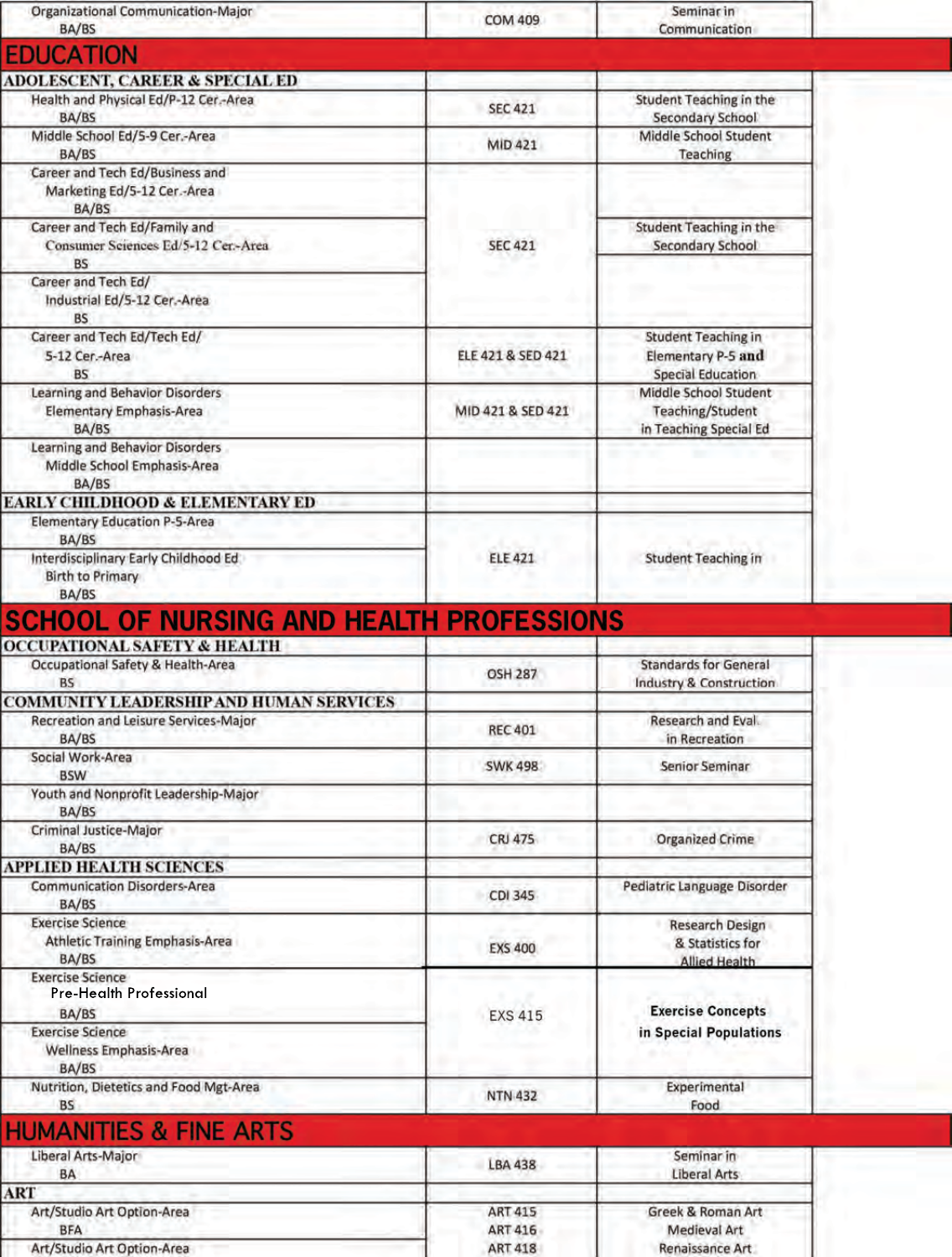| BA/BS                                                  | <b>ART 419</b>                           | <b>Baroque Art</b>                               |
|--------------------------------------------------------|------------------------------------------|--------------------------------------------------|
| Art/Studio Art-Enhanced Art History                    | <b>ART 425</b>                           | Art of Asia                                      |
| Option-Area                                            | <b>ART 428</b>                           | Nineteenth Century Art                           |
| BA                                                     | <b>OR</b>                                |                                                  |
| Art/Teaching Cer. Option-Area<br><b>BFA</b>            | <b>ART 429</b><br>(Any Two)              | Art from 1900 to 1960                            |
| Art/Teaching Cer. Option-Area                          | <b>SAME AS PREVIOUS</b>                  | <b>SAME AS PREVIOUS</b>                          |
| BA/BS                                                  | PAGE                                     | PAGE                                             |
| <b>ENGLISH &amp; PHILOSOPHY</b>                        | <b>ENG 221</b>                           | Intro to English Studies                         |
| English Ed/ Secondary Cer. 8-12-Area                   | and                                      | and Technical Writing                            |
| ΒA<br>English/Creative Writing Option-Major            | <b>ENG 445</b><br>ENG 221 and either     | in Secondary Schools<br>Intro to English Studies |
| BA                                                     | <b>ENG 560 or ENG 561</b>                | Adv. Creative Writing: Fiction or Poetry         |
| English/Literature Option-Major                        | <b>ENG 221 and</b>                       | Intro to English Studies                         |
| BA                                                     | <b>ENG 470</b>                           | <b>Literary Criticism</b>                        |
| <b>Creative Writing</b>                                | ENG 221 and either                       | Intro to English Studies                         |
| <b>BFA</b>                                             | ENG 560 or ENG 561                       | Adv. Creative Writing: Fiction or Poetry         |
| Philosophy and Applied Ethics-Major<br>BA              | PHI 201 and either<br>PHI 304 or PHI 305 | Intro to Philosophy<br>History of Philosophy:    |
| <b>GOVERNMENT, LAW &amp; INT. AFFAIRS</b>              |                                          | Ancient/Medieval or Modern/19th Cent.            |
| <b>Political Science-Major</b>                         |                                          |                                                  |
| BA/BS                                                  |                                          |                                                  |
| <b>Political Science/Social Studies</b>                |                                          |                                                  |
| Certificate 8-12-Major                                 | <b>POL 499</b>                           | Senior Seminar in                                |
| BA/BS                                                  |                                          | <b>Political Science</b>                         |
| <b>Public Administration-Major</b>                     |                                          |                                                  |
| BA/BS<br><b>International Affairs-Major</b>            |                                          | Senior Seminar in                                |
| BA                                                     | <b>POL 498</b>                           | <b>International Affairs</b>                     |
| Sociology-Major                                        |                                          |                                                  |
| BA/BS                                                  | SOC 400                                  | Senior Seminar                                   |
| <b>HISTORY</b>                                         |                                          |                                                  |
| History-Major                                          |                                          |                                                  |
| BA                                                     | <b>HIS 300</b>                           | Introduction to                                  |
| History/Social Studies Cer. 8-12-Major                 |                                          | <b>Historical Studies</b>                        |
| BA<br><b>MODERN LANGUAGES</b>                          |                                          |                                                  |
| French-Major                                           |                                          |                                                  |
| BA                                                     |                                          |                                                  |
| French/Teaching Cer. P-12-Area                         |                                          |                                                  |
| BA                                                     |                                          |                                                  |
| German-Major                                           |                                          |                                                  |
| BA                                                     | <b>MLA 400</b>                           | Senior Seminar                                   |
| German/Teaching Cer. P-12-Area<br>BA                   |                                          |                                                  |
| Spanish-Major                                          |                                          |                                                  |
| BA                                                     |                                          |                                                  |
| Spanish/Teaching Cer. P-12-Area                        |                                          |                                                  |
| BA                                                     |                                          |                                                  |
| <b>MUSIC</b>                                           |                                          |                                                  |
| Music/Music Ed P-12 Cer. Option                        |                                          |                                                  |
| Instrumental Emphasis-Area                             | <b>MUS 381</b>                           | Junior Violin, Viola,                            |
| <b>BME</b>                                             |                                          | Cello, String, Bass,                             |
| Music/Music Ed P-12 Cer. Option<br>Vocal Emphasis-Area | and                                      | or Guitar                                        |
| <b>BME</b>                                             |                                          |                                                  |
| Music-Area                                             |                                          |                                                  |
| BA/BS                                                  | <b>MUS 382</b>                           | Music History &                                  |
| Music/Music Business Option-Area                       |                                          | Literature II                                    |
| BA/BS                                                  |                                          |                                                  |
| Music/Keyboard Studies Option-Area<br>BA/BS            |                                          |                                                  |
| Music/Performance Option-Area                          |                                          |                                                  |
| <b>BM</b>                                              |                                          |                                                  |
| <b>PSYCHOLOGY</b>                                      |                                          |                                                  |
| Psychology-Major                                       | <b>ENG 205</b>                           | Writing for the Social                           |
| BA                                                     |                                          | Sciences                                         |
| <b>THEATRE &amp; DANCE</b>                             | <b>THD 120</b>                           | Play Analysis                                    |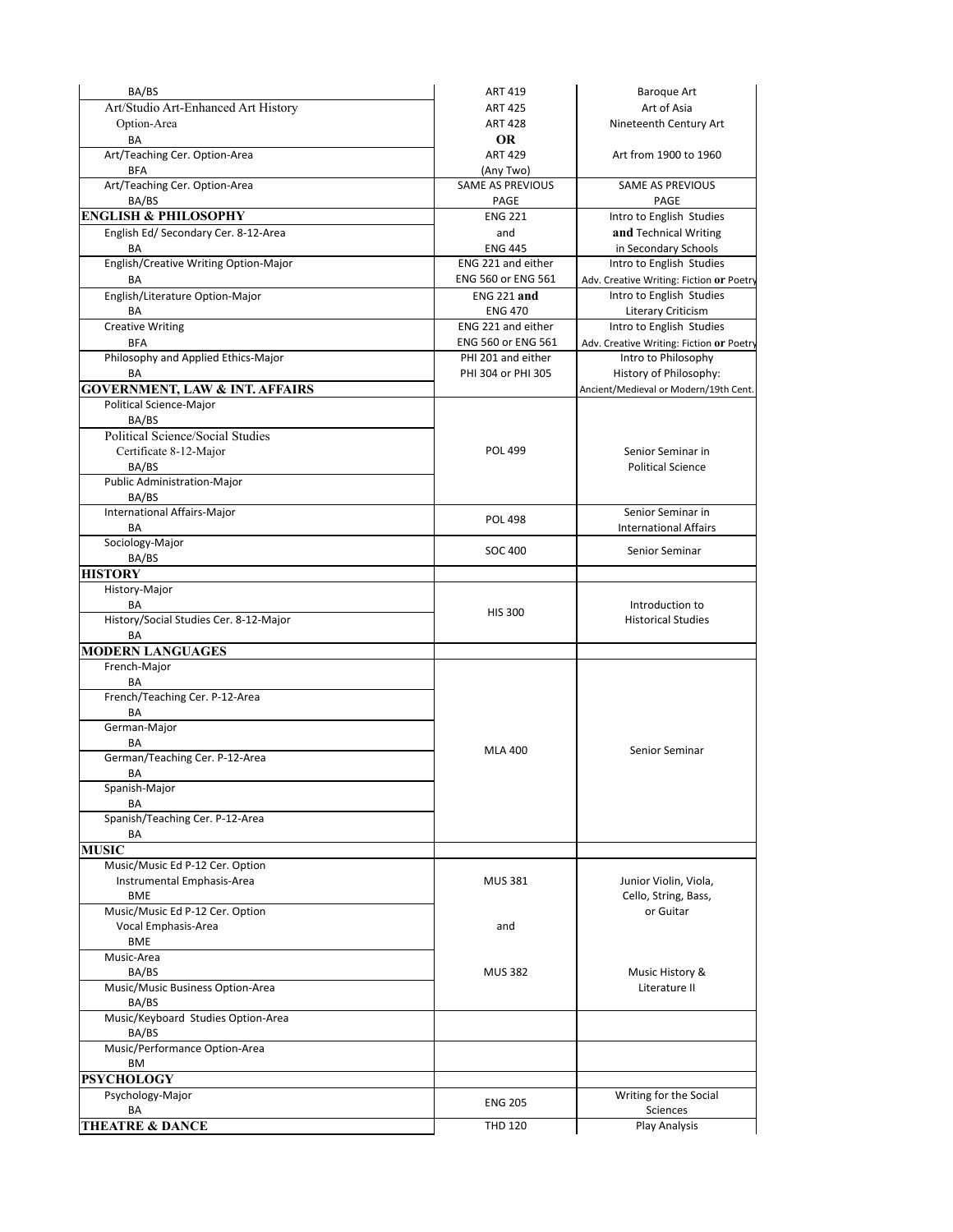| Theatre-Major<br>BA/BS                                       | <b>THD 420</b><br><b>THD 421</b> | Theatre History & Lit. I<br>Theatre History & Lit. II |  |
|--------------------------------------------------------------|----------------------------------|-------------------------------------------------------|--|
| <b>SCIENCE, ENGINEERING &amp; TECH</b>                       |                                  |                                                       |  |
| <b>BIOLOGICAL SCIENCES</b>                                   |                                  |                                                       |  |
| Biology-Major                                                |                                  |                                                       |  |
| BA/BS                                                        |                                  |                                                       |  |
| Biology/Biomedical Sciences Option-Area                      |                                  |                                                       |  |
| BA/BS                                                        |                                  |                                                       |  |
| Biology/Molecular Biology Option-Major                       |                                  |                                                       |  |
| BA/BS                                                        |                                  |                                                       |  |
| Biology/Pre-Med/Pre-Dental Opt.-Major<br>BA/BS               |                                  | <b>Biological Inquiry</b>                             |  |
| Biology/Pre-Optometry Option-Major                           | <b>BIO 216</b>                   | Analysis                                              |  |
| BA/BS                                                        |                                  |                                                       |  |
| Biology/Pre-Physical Therapy Opt.-Major                      |                                  |                                                       |  |
| BA/BS                                                        |                                  |                                                       |  |
| Biology/Fisheries/Aquatic Bio. Opt.-Major                    |                                  |                                                       |  |
| BA/BS<br>Biology/Secondary Cer. 8-12-Major                   |                                  |                                                       |  |
| BA/BS                                                        |                                  |                                                       |  |
| Wildlife and Conservation Biology-Area                       |                                  | <b>Biological Inquiry</b>                             |  |
| BA/BS                                                        | <b>BIO 210</b>                   | Analysis                                              |  |
| <b>CHEMISTRY</b>                                             |                                  |                                                       |  |
| Chemistry-Area                                               |                                  |                                                       |  |
| BA/BS<br>Chemistry-Major                                     |                                  |                                                       |  |
| BA/BS                                                        |                                  |                                                       |  |
| Chemistry/Secondary Cer. 8-12-Major                          |                                  |                                                       |  |
| BA/BS                                                        |                                  |                                                       |  |
| Chemistry/Pre-Med/Pre-Dent Opt.-Major                        |                                  |                                                       |  |
| BA/BS                                                        | <b>CHE 305</b>                   | <b>Analytical Chemistry</b>                           |  |
| Chemistry/Biochemistry Option-Major                          |                                  |                                                       |  |
| BA/BS<br>Chemistry/Forensics Option-Major                    |                                  |                                                       |  |
| BA/BS                                                        |                                  |                                                       |  |
| Chemistry/Pre-Pharmacy Option-Major                          |                                  |                                                       |  |
| BA/BS                                                        |                                  |                                                       |  |
| Chemistry/Pre-MBA Option-Major                               |                                  |                                                       |  |
| BA/BS<br><b>ENGINEERING &amp; PHYSICS</b>                    |                                  |                                                       |  |
| Physics-Major                                                |                                  |                                                       |  |
| BA/BS                                                        |                                  |                                                       |  |
| Physics/Secondary Cer. 8-12-Major                            |                                  | Sr. Engineering                                       |  |
| BA/BS                                                        | <b>EGR 499</b>                   | Design II                                             |  |
| Engineering Physics-Area                                     |                                  |                                                       |  |
| BA/BS                                                        |                                  |                                                       |  |
| <b>Electrical and Telecommunications</b><br>Engineering-Area |                                  |                                                       |  |
| BS                                                           |                                  |                                                       |  |
| Applied Physics-Area                                         |                                  |                                                       |  |
| BA/BS                                                        | <b>EGR 499</b>                   | Sr. Engineering                                       |  |
| Applied Physics/Pre-MBA Option-Major                         |                                  | Design II                                             |  |
| BA/BS                                                        |                                  |                                                       |  |
| <b>GEOSCIENCES</b>                                           |                                  |                                                       |  |
| Geoscience/Earth Science Option-Area<br>BS                   |                                  |                                                       |  |
| Geoscience/Earth Science Option                              |                                  |                                                       |  |
| Secondary Cer. 8-12-Area                                     |                                  |                                                       |  |
| BS                                                           |                                  | Understanding                                         |  |
| Geoscience/Environmental Geology                             |                                  | Scientific                                            |  |
| Option-Area                                                  | GSC 301                          | Communication                                         |  |
| ВS                                                           |                                  |                                                       |  |
| Geoscience/Geoarchaeology Opt.-Area<br><b>BS</b>             |                                  |                                                       |  |
| Geoscience/Geographic Information                            |                                  |                                                       |  |
| Science (Geography) Option-Area                              |                                  |                                                       |  |
| ВS                                                           |                                  |                                                       |  |
| <b>INDUSTRIAL &amp; ENGINEERING TECH.</b>                    |                                  |                                                       |  |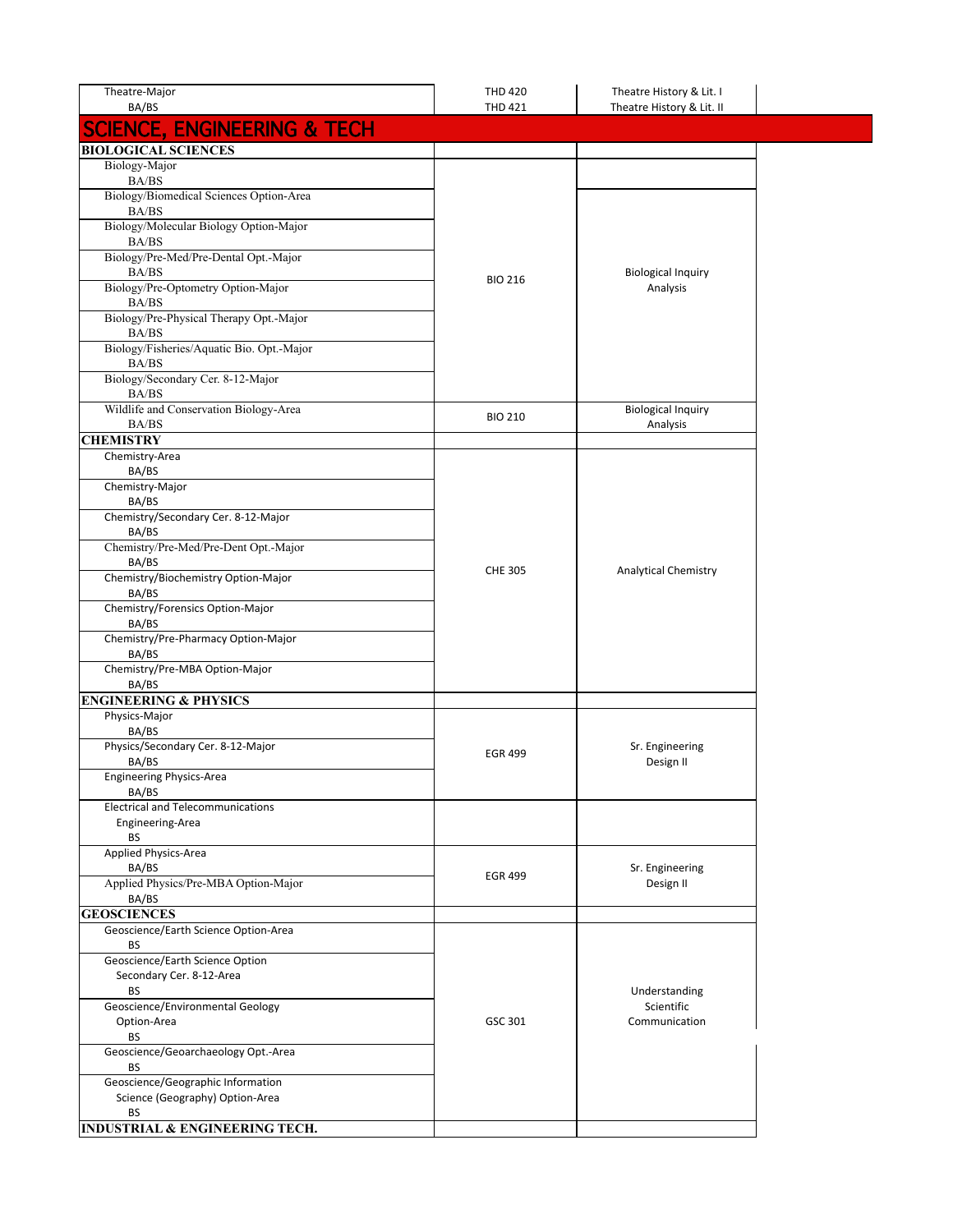| Civil Engineering Tech/Architectural                                   |                        |                                            |
|------------------------------------------------------------------------|------------------------|--------------------------------------------|
| <b>Engineering Technology Option-Area</b><br>BS                        |                        |                                            |
| Civil Engineering Technology-Area                                      |                        | <b>Technical Writing</b><br><b>ENG 324</b> |
| BS                                                                     |                        |                                            |
| Civil Engineering Tech/Construction                                    |                        |                                            |
| <b>Engineering Technology Option-Area</b><br><b>BS</b>                 |                        |                                            |
| Electromechanical Engineering Tech-Area                                |                        |                                            |
| BS                                                                     |                        |                                            |
| Environmental Engineering Tech.-Area                                   | <b>ENG 324</b>         | <b>Technical Writing</b>                   |
| BS                                                                     |                        |                                            |
| Graphic Communications Mgt.-Area<br>BA/BS                              | <b>GCM 365</b>         |                                            |
| Engineering Graphics and Design-Area                                   |                        |                                            |
| BS                                                                     |                        |                                            |
| Interior Design-Area                                                   | <b>ENG 324</b>         | <b>Technical Writing</b>                   |
| BS                                                                     |                        |                                            |
| Manufacturing Technology-Area<br>BS                                    |                        |                                            |
| Telecommunications Systems Mgt-Area                                    |                        | Principles of                              |
| BS                                                                     | CIS 317                | <b>Information Systems</b>                 |
| <b>MATHEMATICS &amp; STATISTICS</b>                                    |                        | Analysis and Data                          |
| Mathematics-Major<br>BA/BS                                             |                        |                                            |
| Mathematics/Secondary Certificate                                      |                        |                                            |
| Option 8-12-Area                                                       |                        |                                            |
| BA/BS                                                                  |                        |                                            |
| Mathematics/Secondary Cer. 8-12-Major                                  | <b>MAT 312</b>         | Mathematical                               |
| BA/BS<br>Mathematics/Applied Math Opt.-Area                            |                        | Reasoning                                  |
| BA/BS                                                                  |                        |                                            |
| Mathematics/Pre-MBA Option-Area                                        |                        |                                            |
|                                                                        |                        |                                            |
| BA/BS                                                                  |                        |                                            |
| <b>SCHOOL OF AGRICULTURE</b>                                           |                        |                                            |
| <b>AGRICULTURAL SCIENCE</b>                                            |                        |                                            |
| Agricultural Science/AgriScience                                       |                        | <b>Contemporary Issues</b>                 |
| <b>Technology Option-Area</b>                                          | <b>AGR 199</b>         | in Agriculture                             |
| <b>BSA</b>                                                             |                        |                                            |
| Agricultural Science/Agricultural Ed<br>Certification Option 5-12-Area |                        |                                            |
| <b>BSA</b>                                                             |                        |                                            |
| Agricultural Science/Agribusiness Opt.-Area                            |                        |                                            |
| <b>BSA</b>                                                             |                        |                                            |
| Agricultural Science/Agricultural Systems                              |                        | Contemporary Issues                        |
| Technology Option-Area<br><b>BSA</b>                                   | <b>AGR 199</b>         | in Agriculture                             |
| Agricultural Science/Agronomy Opt.-Area                                |                        |                                            |
| <b>BSA</b>                                                             |                        |                                            |
| Agricultural Science/Horticulture Opt.-Area<br>BSA                     |                        |                                            |
| Agricultural Science-Major                                             |                        |                                            |
| BA/BS                                                                  |                        |                                            |
| <b>DEPARTMENT OF ANIMAL &amp; EQUINE SCENCE</b>                        |                        |                                            |
| Animal Tech/Animal/Equine Science                                      |                        | Contemporary Issues                        |
| Option-Area                                                            | <b>AGR 199</b>         | in Agriculture                             |
| <b>BSA</b><br>ANIMAL HEALTH TECH & PRE-VET MEDICINE                    |                        |                                            |
| Animal Technology/Veterinary Technology                                |                        |                                            |
| Option-Area                                                            |                        |                                            |
| <b>BSA</b>                                                             | AGR 199                | Contemporary Issues                        |
| Animal Technology/Veterinary Tech. Opt.                                |                        | in Agriculture                             |
| Pre-Veterinary Medicine Option-Area<br><b>BSA</b>                      |                        |                                            |
|                                                                        |                        |                                            |
| <b>NURSING</b>                                                         |                        |                                            |
| Nursing-Area<br><b>BSN</b>                                             | AILID 200 2. AILID 206 | Introduction to Nursing<br>Concepts        |